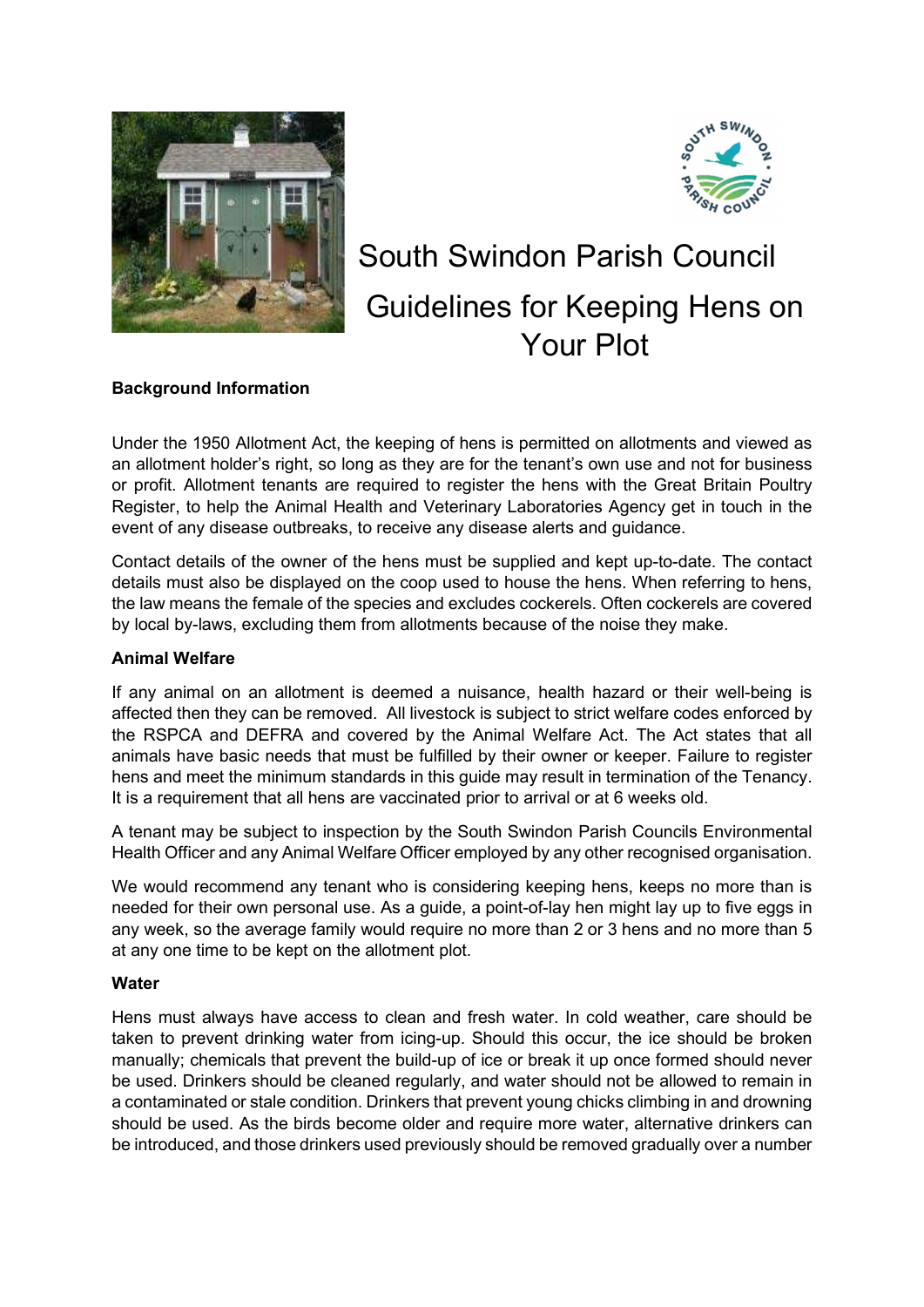of days. If new hens are introduced to the allotment, they must be provided with facilities to which they are already accustomed, as hens do not like to drink from unfamiliar drinkers.

The Tenant must make their own provision for water between October and March when the water on the site is turned off.

#### Food

Hens will spend much of their day scratching and foraging for small seeds, roots and insects. However, they will need additional food, which is suitable for their age and breed, to provide a balanced diet. If feed is provided outside, it should be sheltered to keep it clean and dry. Feed dispensers should be cleaned regularly, and precautions taken to prevent infestation and contamination of the feed. Avoid attracting rodents and wild birds by, for example, cleaning up any spilt feed. Hens must also always have access to insoluble grit (e.g. hard flint grit) to aid digestion. If the birds are kept on a grassed area, the grass should not be allowed to become too long, as, if eaten, long strands can become impacted in the crop, making it difficult for the birds to digest food.

## Laying hens

As hens mature they will begin to lay eggs and a layers' mash or pellet feed should be provided to ensure a balanced diet. Calcium supplements, such as oyster shell, can also be included in the diet. Hens will naturally prefer to find a quiet, secluded place to lay their eggs. Therefore, hens should be provided with individual, enclosed nest boxes. The boxes should be draughtfree and lined with plenty of clean, dry and comfortable nesting material, such as straw or wood shavings.

#### **Housing**

In addition to effective containment, housing is also key in ensuring the welfare of hens and should allow expression of natural behaviours.

Hens should be provided with warm, dry and well-ventilated housing, 15 inches above the ground that provides a minimum size of 2sq feet (0.2m2) per hen is required. The maximum permitted size is 6feet x 8feet and only one coop is permitted on the plot. The hen-house must be fully enclosed to protect from predators.

Adequate ventilation is very important, and while it is important to keep the birds warm, there must also be good air circulation inside the housing. The hen-house should provide warmth during the colder months and shade during the summer. The hen-house must be draft free.

The floor should be covered with a suitable substrate, such as wood shavings or straw, which must be kept dry and friable and therefore topped-up or replaced when necessary. Hens like to dustbathe and preen their feathers, therefore a suitable material, such as wood shavings, should also be supplied for this activity. Feed and water facilities should be provided within the house.

Owners must ensure that there is plenty of space for the birds to move around easily and perform their natural behaviours within the house, this will depend on the size and number of hens and the layout of facilities. It is important not to overstock birds as doing so may increase aggression and the potential for conflict.

Hens will naturally seek a raised position to roost at dusk, which is an anti-predator behaviour, and should therefore be provided with perching facilities. Perches should be wooden and approximately 3-5cm in width with rounded edges, to enable the birds to grip them properly. They should provide enough perching space for all the hens to roost at the same time.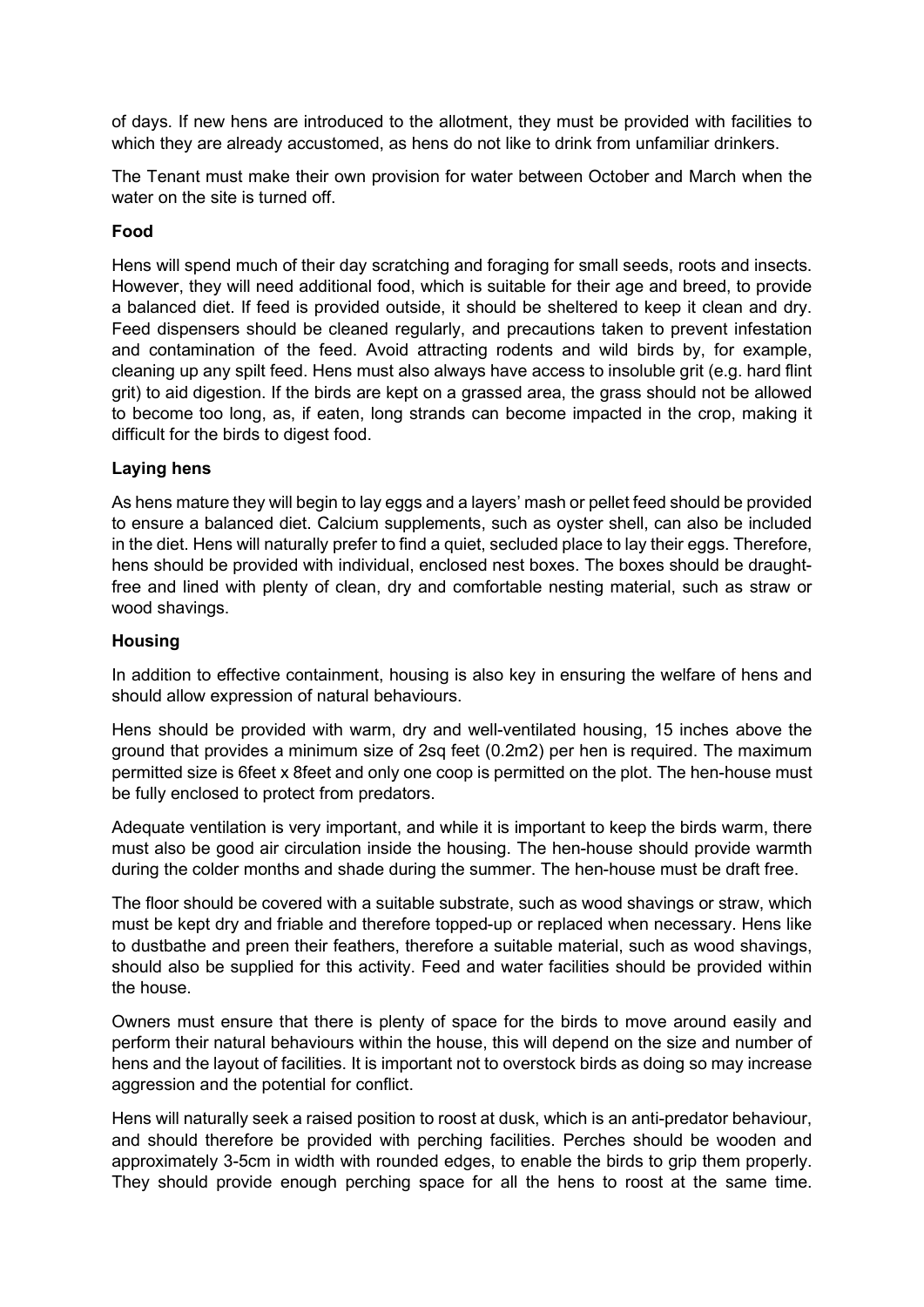However, there must be enough space either side of the perch for hens to get up and down from them without injuring themselves. As a guide, hens may require about 15cm of perching space each, but this will depend on the size of the birds. The height of the perches will have to be adjusted according to the age, size and breed of birds being kept.

In smaller houses, a greater proportion of birds tend to go out onto the range area during the day, and only use the housing at night. The entrance to the housing should be wide enough to allow hens to pass through without difficulty and high enough so that they do not have to crouch down.

The henhouse and run should be cleaned out a minimum of once a week and disinfected to ensure that there are no harmful parasites that could compromise the birds' health.

## **Pasture**

The outdoor area will require careful management and should be given periods of rest, to allow the ground and grass to recover. It is important that the area is sufficiently large enough to be divided (unless there are alternative grass areas nearby to use) in order to allow the hens to roam on good pasture every day while other parts are allowed to recover. Again, the birds should have plenty of space to move around easily and perform their natural behaviours, this will depend on the size and number of hens and the layout of facilities. The minimum size of the fully enclosed caged run requires a minimum size of 4sq feet (0.4m2) per hen. The total area of the henhouse and run should not exceed more than 10% of the total plot area, the maximum permitted size is 10ft x 12ft, both should be regularly maintained to a good, tidy standard and free from obvious faults that may cause injury. To minimise potential nuisance to neighbours the henhouse and run should be sited a minimum of 3 metres (9ft 10in) from adjacent boundaries abutting residential properties.

Overhead cover should be provided on the range area such as small trees, shrubs and purpose-built shelters, to provide the hens with protection from the sun, bad weather and other animals. It will also help to encourage birds to utilise the full outside area. They should also have access to dry soil where they can dustbathe and forage. Where outside conditions and/or the vegetation is poor or limited, consideration should be given to providing alternative areas for enrichment. The provision of straw will keep birds occupied and encourage them to carry out food searching behaviours. Raised perches on the range area should be considered, as they provide a way for individuals to escape from one another, and birds often use them as a place to preen during the day. Hens must be locked up and dusk each evening and must not be released before 7a.m.

#### Fencing

Fences should be well maintained and provide appropriate protection against predators and the design should ensure that the birds cannot escape or become trapped or injured.

#### Company

We recommend that people keep at least two hens which get on well together.

#### Introducing new stock to an existing flock

Mixing of hens that are unfamiliar with each other should be done carefully. Avoid mixing breeds with substantially different body weights or individuals from the same breed of markedly different sizes as this may result in increased conflict and bullying of smaller birds.